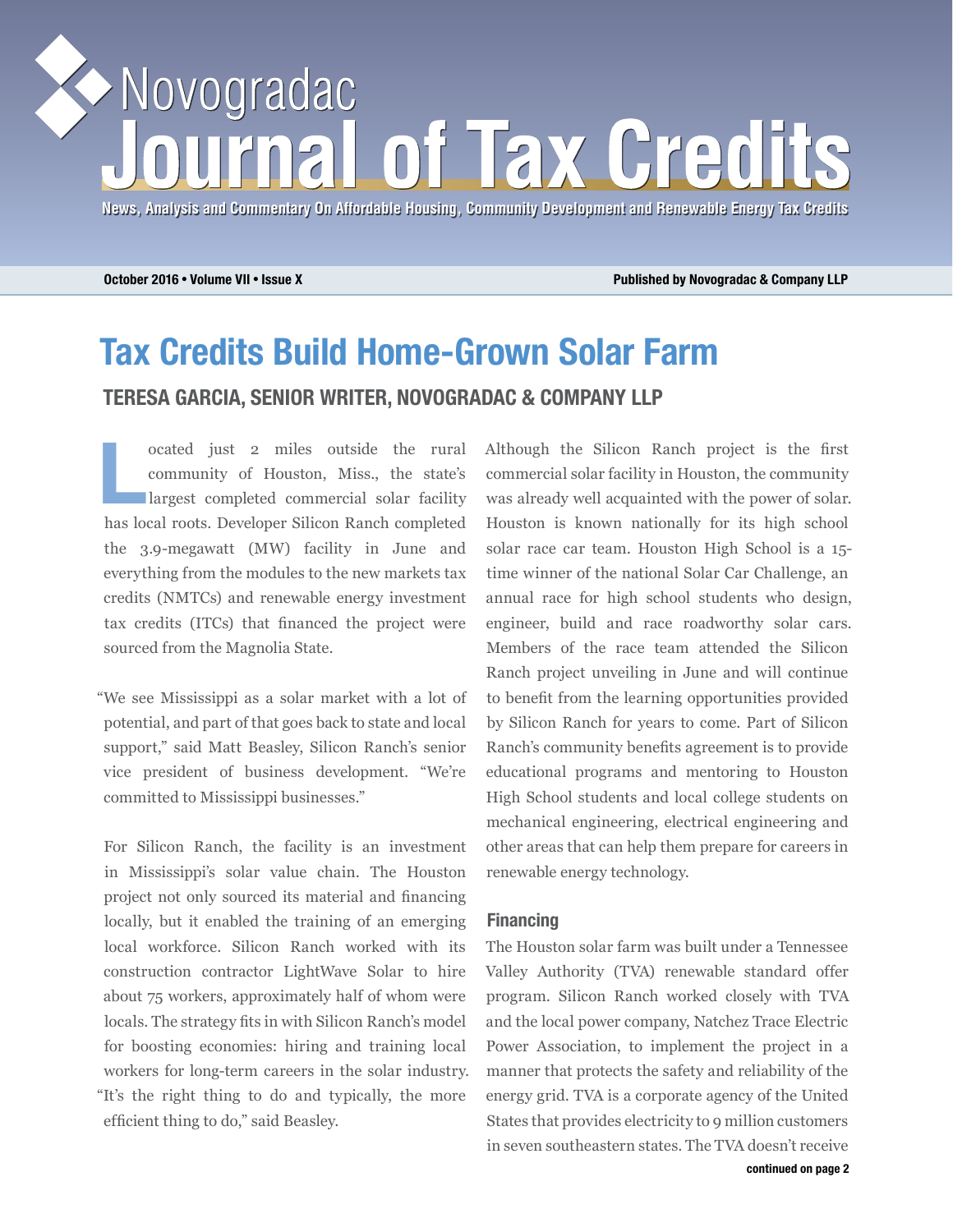

*Image: Courtesy of Silicon Ranch Corporation*

#### **continued from page 1**

taxpayer funding, but instead earns revenue through electricity sales. Through a now-expired renewable standard offer program, Silicon Ranch Houston entered into a 20-year power purchase agreement (PPA) with TVA.

"That program was subsequently discontinued, but for several years, TVA had a program where any renewable generation asset–whether land gas, solar or wind– qualified if you filled out the appropriate paperwork and found a site qualified for a [power purchase agreement] with TVA," said Reagan Farr, co-founder, vice chairman and chief financial officer of Silicon Ranch.

Farr said that pricing was set at a level that TVA deemed wouldn't create upward pressure on its own rates.

"The new markets tax credit and the renewable energy investment tax credit were the keys to making sure that the project could offer TVA competitive pricing," said Gregory Clements, the Novogradac & Company LLP partner and CPA who closed the transaction. "Without them, the project simply wouldn't be possible."

Farr said that one challenge for the solar industry is that it's still dominated by large, national financial institutions. For its Houston project, Silicon Ranch partnered with a regional community development entity (CDE) and bank. Jackson-based MuniStrategies LLC provided \$6.5 million of NMTC allocation for the Silicon Ranch project. "The focus for us was seeing renewables come into our state," said Alan Lange, co-founder and managing director of MuniStrategies LLC. "When we first started looking at Silicon Ranch, there was literally nothing on our landscape using solar power."

Mark McCreery, co-founder, managing director and chief financial officer of MuniStrategies, said completing the Houston project shows that renewable energy is not only possible in Mississippi, but it can also be successful. "People can see the process and we're getting the arrows in our forehead, so to speak, to make clean energy more

**Silicon Ranch celebrated the completion of its 3.9 megawatt solar farm near Houston, Miss., in June. From left to right, Matt Beasley, Silicon Ranch senior vice president of business development; Matt Brown, Silicon Ranch director of utility development and strategy; Matt Kisber, Silicon Ranch president and CEO; Steven Johnson, LightWave Solar president; and Jim McGrath, Stion vice president of sales.**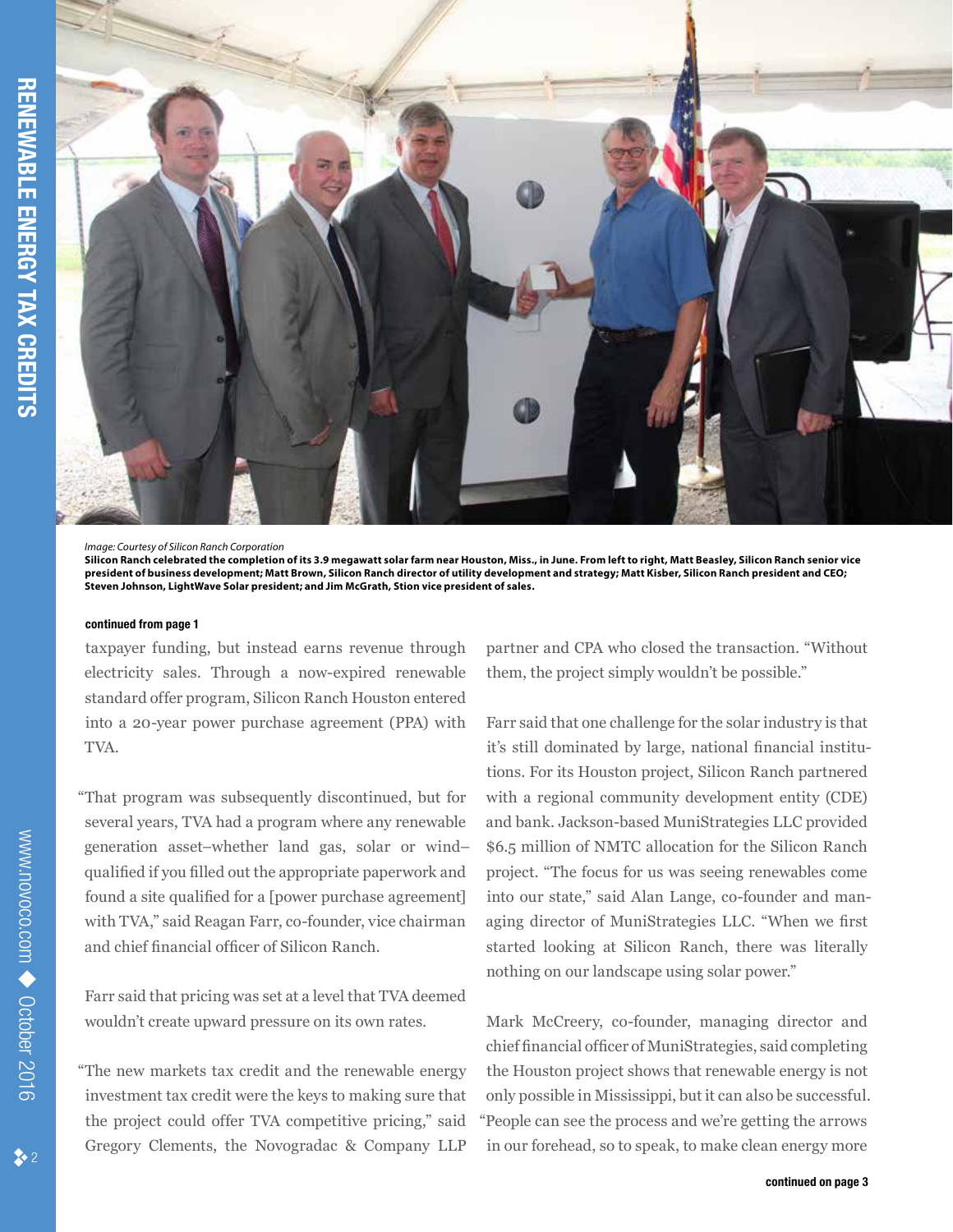#### **continued from page 2**

mainstream in Mississippi," said McCreery. "We've charted a path for other people to do it."

The investor in both the NMTC and ITC was First Commercial Bank, a part owner and controlling entity of MuniStrategies. First Commercial Bank invested \$2.1 million in the NMTCs and \$3.2 million in the ITCs. "MuniStrategies focuses on projects in rural areas, which is consistent with the intent of the New Markets [Tax Credit] program, but the solar energy twist is new for us," said Alan Walters, president and chief executive officer of First Commercial Bank. "With solar growing in this part of the country, it's exciting to see how it can expand further."

Farr agreed and said that the Houston project helps lay the foundation for future solar developments in the state, including another Silicon Ranch solar farm currently under construction in Hattiesburg. Farr said, "It's been exciting to see these emerging markets embrace affordable, clean, locally produced renewable energy." $\bullet$ 

#### **Silicon Ranch Houston Solar Farm**

#### **FINANCING**

- \$6.5 million new markets tax credit (NMTC) allocation from MuniStrategies LLC
- \$3.2 million in renewable energy investment tax credit (ITC) equity from First Commercial Bank
- \$2.1 million in NMTC equity from First Commercial Bank

*This article first appeared in the October 2016 issue of the Novogradac Journal of Tax Credits.* 

*© Novogradac & Company LLP 2016 - All Rights Reserved*

*Notice pursuant to IRS regulations: Any U.S. federal tax advice contained in this article is not intended to be used, and cannot be used, by any taxpayer for the purpose of avoiding penalties under the Internal Revenue Code; nor is any such advice intended to be used to support the promotion or marketing of a transaction. Any advice expressed in this article is limited to the federal tax issues addressed in it. Additional issues October exist outside the limited scope of any advice provided – any such advice does not consider or provide a conclusion with respect to any additional issues. Taxpayers contemplating undertaking a transaction should seek advice based on their particular circumstances.* 

*This editorial material is for informational purposes only and should not be construed otherwise. Advice and interpretation regarding property compliance or any other material covered in this article can only be obtained from your tax advisor. For further information visit www.novoco.com.*